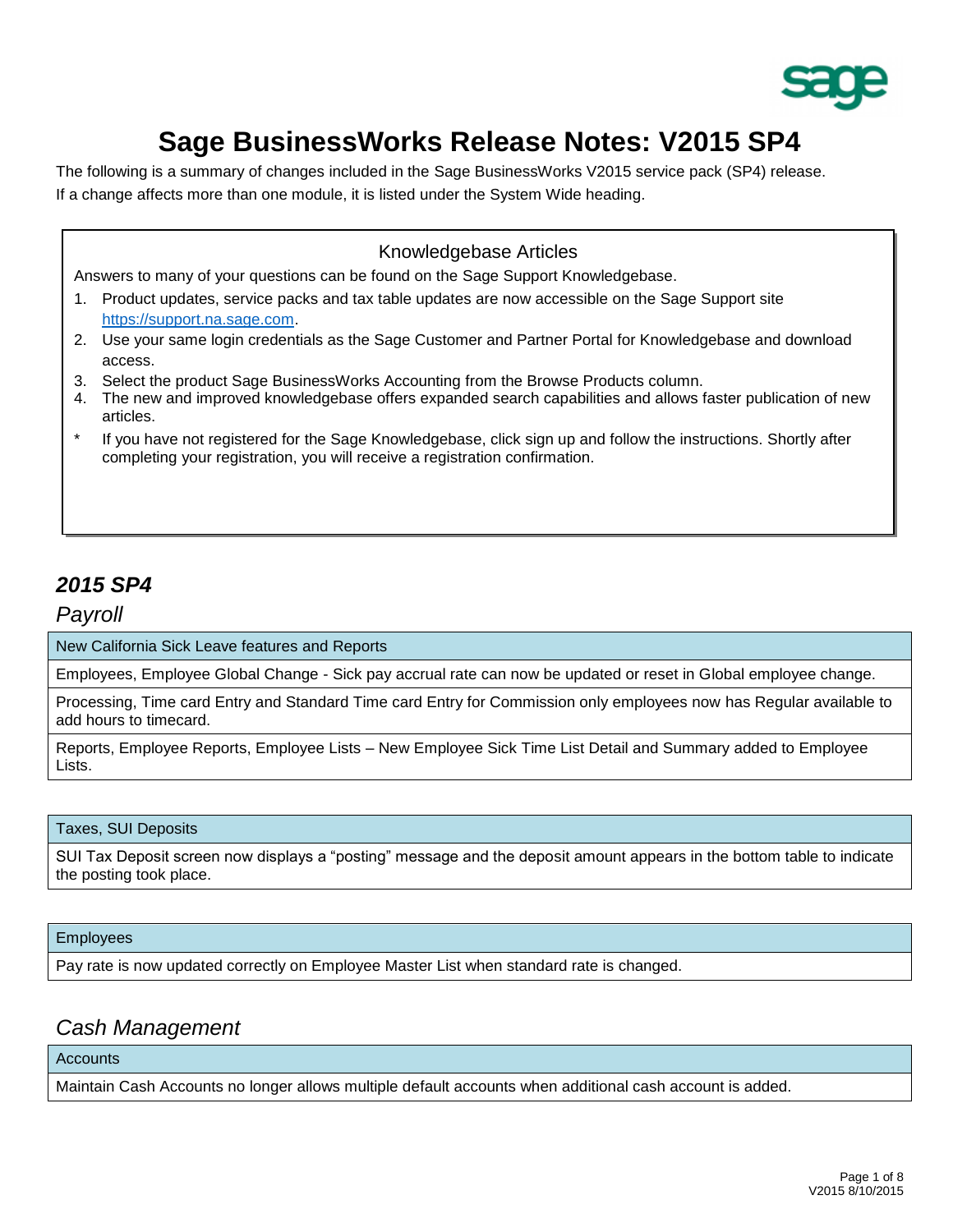## *Inventory Control*

#### Reports

Serialized Inventory Report now displays date and customer.

### *Order Entry*

#### Invoices

Discounts that are returned and applied to open credits will no longer re-open invoice in error.

## *2015 SP3*

*Payroll*

#### New Reports

Affordable Care Act Report has been added to comply with Federal reporting requirements in Payroll, Reports, Employee Reports, Employee Lists.

Quarterly Tax Deposit Register report has been added which allows the user to select deposits for a quarter regardless of the deposit date.

#### Reports

Deduction report totals on the Payroll register are now being pulled from the payroll checks.

| Taxes - Maintain Tax Tables |                                                                                                                                                                                                                                                                                                                                                                                                                                                                                                                                                                                                                                                                                                                                                               |
|-----------------------------|---------------------------------------------------------------------------------------------------------------------------------------------------------------------------------------------------------------------------------------------------------------------------------------------------------------------------------------------------------------------------------------------------------------------------------------------------------------------------------------------------------------------------------------------------------------------------------------------------------------------------------------------------------------------------------------------------------------------------------------------------------------|
| North Dakota                | SWT tables have been revised for 2015 effective immediately. (info from tax booklet) The reduced<br>rates will apply to tax years beginning on or after January 1, 2015. The withholding tables have<br>been updated to reflect the reduced income tax rates. Employers that choose to update their<br>payroll systems for the remainder of the 2015 calendar year are not required to make any<br>adjustment to the North Dakota income tax withholding returns already filed or to employees'<br>paychecks already issued. Also, employers are not required to adjust the amount of North Dakota<br>withholding from future wages paid in 2015 to account for any over withholding that might have<br>occurred with respect to previously issued paychecks. |

| <b>Taxes</b> |                                                                                         |
|--------------|-----------------------------------------------------------------------------------------|
| Enhanced Tax | Oregon OQ 132 form now shows correct amounts for Unemployment Insurance subject, excess |
| Reporting    | and taxable wages.                                                                      |

## *General Ledger*

| Reports                                                                                                             |  |
|---------------------------------------------------------------------------------------------------------------------|--|
| Accounts are now correctly consolidated in the Master Consolidation company when departmental accounts are in the   |  |
| consolidation range. The chart of accounts needs to be rebuilt in the Master Consolidation company in order for the |  |
| correction to take effect.                                                                                          |  |

### *General Ledger*

Transfer, Payroll Services

Error no longer occurs after sync when selecting to print the CM Cash Account Register.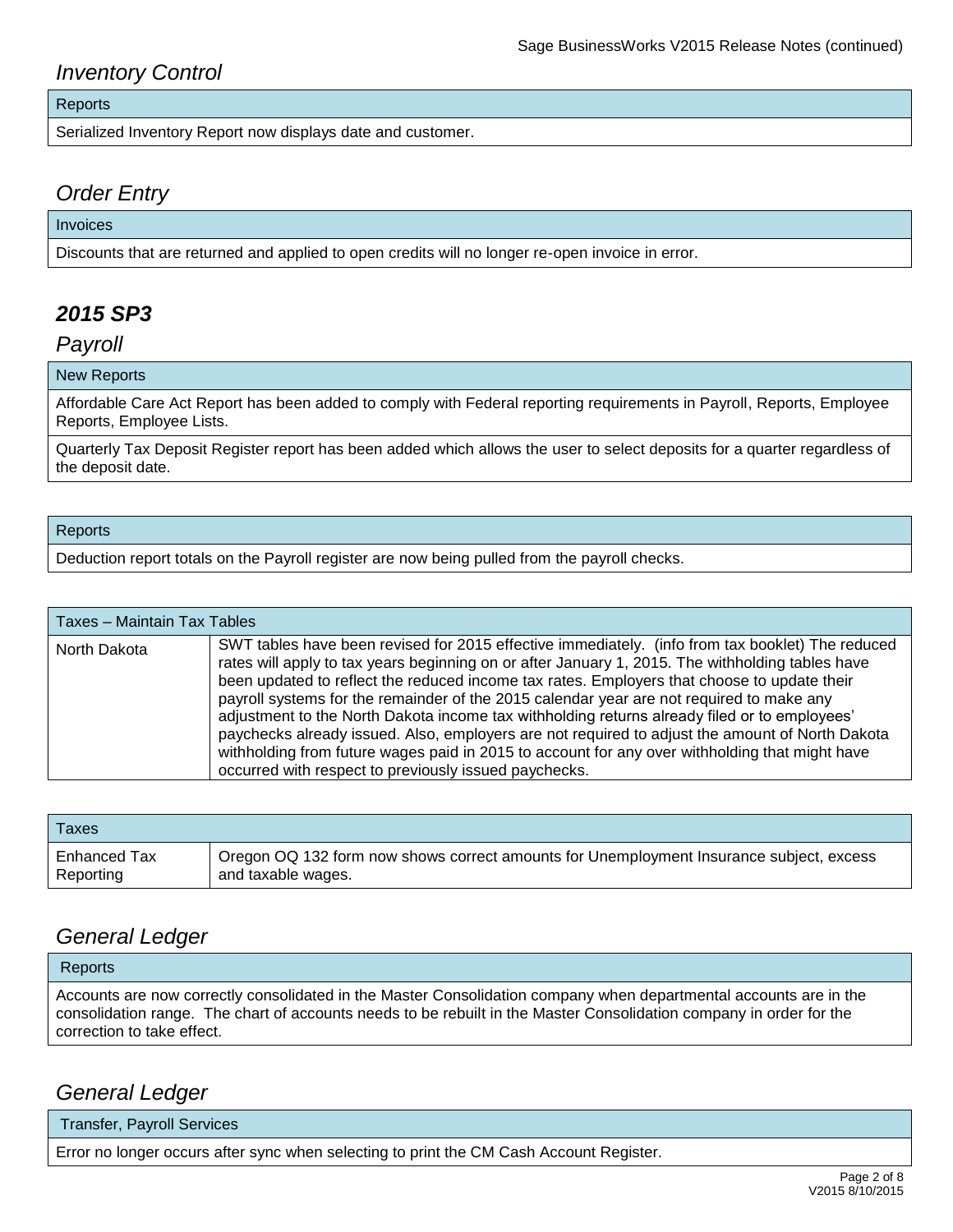References to Sage Passport e-mail have been changed to "User Name"

### *Cash Management*

**Transactions** 

Previously imported bank transactions file will now re-import without error.

### *Accounts Receivable*

**Statements** 

Open Credits are now properly subtracted from the customer invoice balance before Finance Charges are calculated.

### *Accounts Receivable*

#### Reports

Transaction Register is now showing the correct cash account after changing the order of the cash accounts.

Sales Analysis Report by Customer now returns accurate data if the report is previewed, closed and previewed a second time.

## *Inventory Control*

Purchasing

Last Cost for the Vendor assigned to a part is now updated correctly after posting Purchase Order Receipts.

### *Order Entry*

#### New Reports

Gross Profit Reports (Detail and Summary) added to properly report on paid Order Entry Invoices.

## *Order Entry*

**Reports** Gross Profit Report (Detail) now shows all 3 lines of the part description. Gross Profit Report By Sales Rep (Detail and Summary) now properly displays the Sales Rep name.

## *Order Entry*

#### Invoices

Invoice return screen no longer locks up when applying excess credit to a refund check if the user does not have the appropriate security access rights.

Part Return screen no longer locks up when applying excess credit to a refund check if the user does not have the appropriate security access rights.

## *System Manager*

Viewing attachments no longer freezes or locks up the system in all modules.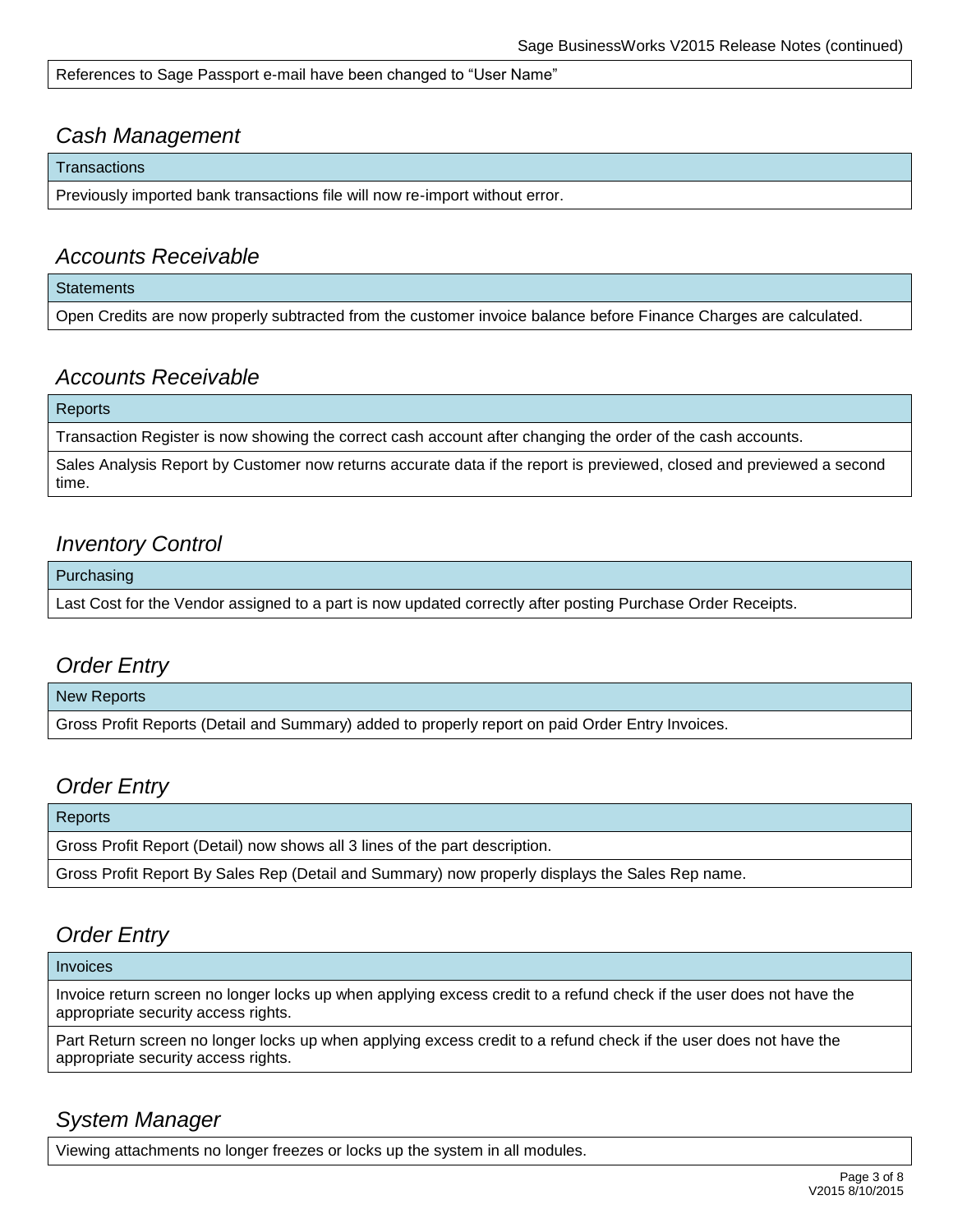## *2015 SP2*

## *Payroll*

| <b>Taxes - Maintain Tax Tables</b> |                                                                                 |  |
|------------------------------------|---------------------------------------------------------------------------------|--|
| Colorado                           | SWT tables have been updated for 2015                                           |  |
| District of Columbia               | SWT tables have been updated for 2015                                           |  |
| Idaho                              | SUI taxable wage base updated to \$36,000 and rate decreased to 1.268% for 2015 |  |
| <b>Illinois</b>                    | SWT tables have been updated for 2015                                           |  |
| Indiana                            | SWT tax rate reduced to 3.3% effective January 1, 2015                          |  |
| Kansas                             | SWT tables have been updated for 2015                                           |  |
| Minnesota                          | SWT tables have been updated for 2015                                           |  |
| Missouri                           | SWT tables have been updated for 2015                                           |  |
| New Mexico                         | SWT tables have been updated for 2015                                           |  |
| North Carolina                     | SWT tax rate reduced to 5.75% for 2015                                          |  |
| North Dakota                       | SWT tables have been updated for 2015                                           |  |
| Oklahoma                           | SWT tables have been updated for 2015                                           |  |
| Oregon                             | SWT tables have been updated for 2015                                           |  |
| Rhode Island                       | SWT tables have been updated for 2015                                           |  |
| Vermont                            | SWT tables have been updated for 2015                                           |  |

#### Processing

The warning message "The number of Federal allowances you assigned to this employee exceeds 10" has been removed since it is no longer valid.

## *General Ledger*

**Close** GL Close Current Month task will now properly exit after the "Cannot perform the selected option" dialog is closed

## *Cash Management*

#### **Transactions**

Payroll checks are no longer missing from the Bank Reconciliation when a Payroll check is printed one at a time.

## *Accounts Payable*

#### Reports

Payroll checks are no longer showing as VOIDED: SKIPPED on the AP Check Register when a Payroll check is printed one at a time.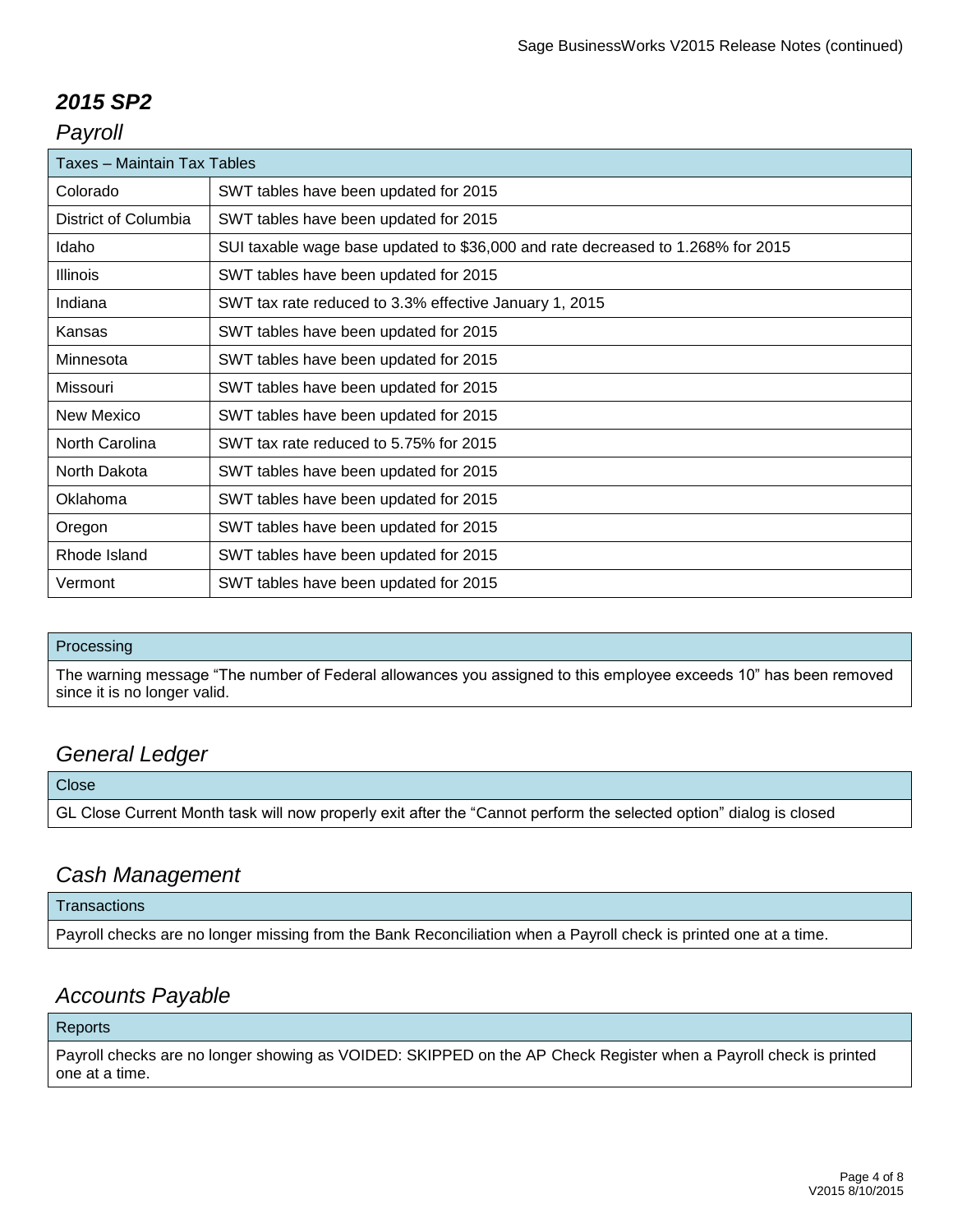## *Order Entry*

### Reports

Gross Profit Report –

- 1. Performance has been improved
- 2. Backordered items are no longer counted in the margin calculation
- 3. Quantity and Unit Price now display as fractional when part is set to fractional quantity and price
- 4. Sales Rep will be blank in the invoice section of report if no Sales rep is assigned to invoice

## *2015 SP1*

## *Payroll*

| Taxes - Maintain Tax Tables |                                                                                         |  |
|-----------------------------|-----------------------------------------------------------------------------------------|--|
| Federal                     | FWT tables have been updated for 2015                                                   |  |
|                             | OASDI wage base has been increased to \$118,500 for 2015                                |  |
| Alaska                      | SUI taxable wage base updated to \$38,700 and employee rate decreased to 0.57% for 2015 |  |
| Arkansas                    | SWT tables have been updated for 2015                                                   |  |
| California                  | SDI rate and taxable wage base updated for 2015                                         |  |
|                             | SWT tables have been updated for 2015                                                   |  |
| Colorado                    | SUI taxable wage base updated to \$11,800 for 2015                                      |  |
| Connecticut                 | SWT tables have been updated for 2015                                                   |  |
| Florida                     | SUI taxable wage base reverts to \$7,000 for 2015                                       |  |
| Hawaii                      | SUI taxable wage base updated to \$40,900 for 2015                                      |  |
| lowa                        | SUI taxable wage base updated to \$27,300 for 2015                                      |  |
| Kansas                      | SUI taxable wage base updated to \$12,000 for 2015                                      |  |
| Kentucky                    | SUI taxable wage base updated to \$9,900 for 2015                                       |  |
|                             | SWT tables have been updated for 2015                                                   |  |
| Maine                       | SWT tables have been updated for 2015                                                   |  |
| Minnesota                   | SUI taxable wage base updated to \$30,000 for 2015                                      |  |
| Massachusetts               | SWT tables have been updated for 2015                                                   |  |
|                             | SUI taxable wage base updated to \$15,000 for 2015                                      |  |
| Montana                     | SUI taxable wage base updated to \$29,500 for 2015                                      |  |
| Nevada                      | SUI taxable wage base updated to \$27,800 for 2015                                      |  |
| New Jersey                  | SUI taxable wage base updated to \$32,000 for 2015                                      |  |
|                             | Employee SDI rate decreased for 2015                                                    |  |
| New York                    | SWT tables have been updated for 2015                                                   |  |
|                             | SUI taxable wage base updated to \$10,500 for 2015                                      |  |
| North Carolina              | SUI taxable wage base updated to \$21,700 for 2015                                      |  |
| North Dakota                | SUI taxable wage base updated to \$35,600 for 2015                                      |  |
| Oklahoma                    | SUI taxable wage base updated to \$17,000 for 2015                                      |  |
| Oregon                      | SUI taxable wage base updated to \$35,700 for 2015                                      |  |
| Pennsylvania                | SUI taxable wage base updated to \$9,000 for 2015                                       |  |
| Rhode Island                | SUI taxable wage base updated to \$21,200 for 2015                                      |  |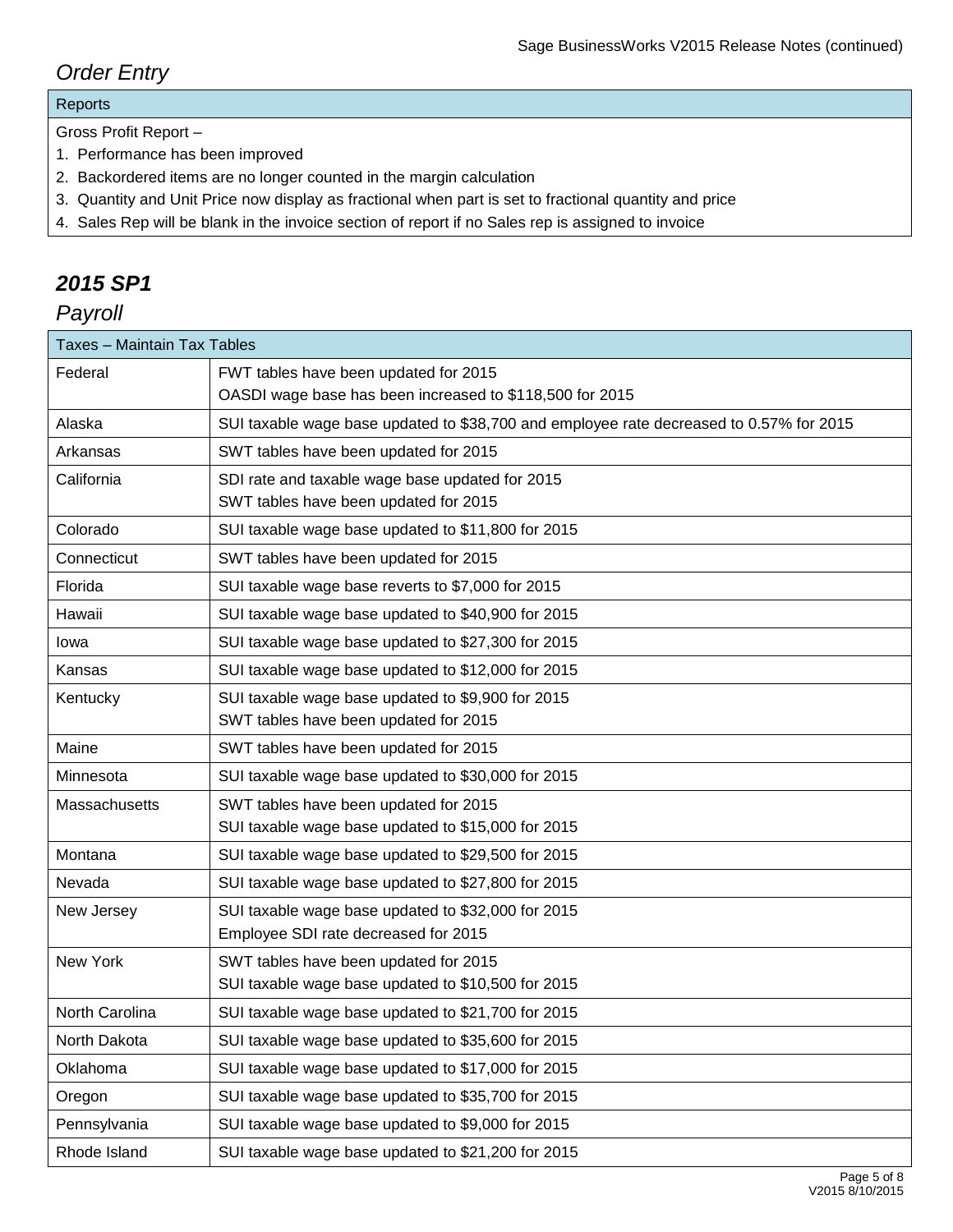|                | SDI taxable wage base updated to \$64,200 for 2015 |
|----------------|----------------------------------------------------|
| South Carolina | SUI taxable wage base updated to \$14,000 for 2015 |
| South Dakota   | SUI taxable wage base updated to \$15,000 for 2015 |
| Utah           | SUI taxable wage base updated to \$31,300 for 2015 |
| Vermont        | SUI taxable wage base updated to \$16,400 for 2015 |
| Washington     | SUI taxable wage base updated to \$42,100 for 2015 |
| Wyoming        | SUI taxable wage base updated to \$24,700 for 2015 |

## *System Manager*

Updated link on Help menu for Support and Service on the Web, Download Updates

## *2015*

### *Payroll*

| Taxes – Maintain Tax Tables |                                                        |
|-----------------------------|--------------------------------------------------------|
| Michigan                    | SWT exemption increased to \$4000 for 2014             |
| New Mexico                  | SUI Taxable Wage Base has increased to 23,400 for 2014 |
| Oregon                      | SUI Taxable Wage Base has increased to 35,000 for 2014 |

### **Reports**

Check Register incorrect when a deduction is set to SWT - Corrected report to not report deductions with a Tax Category of SWT, SDI or SUI (the deduction amount has already been added to the appropriate tax).

Company Totals Report doesn't include tips in OASDI under limit amounts - Corrected report to not report deductions with a Tax Category of SWT, SDI or SUI (the deduction amount has already been added to the appropriate tax).

## *General Ledger*

#### **Reports**

Can now exclude inactive accounts from the Trial Balance - Added the ability to filter on the account status to the Trial Balance Reports.

Can now print a sample Chart of Account without error

Other Liabilities now has a section on the Balance Sheet - Modified the report generator to now correctly process the Other Liability accounts.

## *Accounts Payable*

Checks/Vendors

Voiding a credit card payment now correctly reopens a vendor invoice

"Vendor ID does not exist" no longer displays after saying no to add Vendor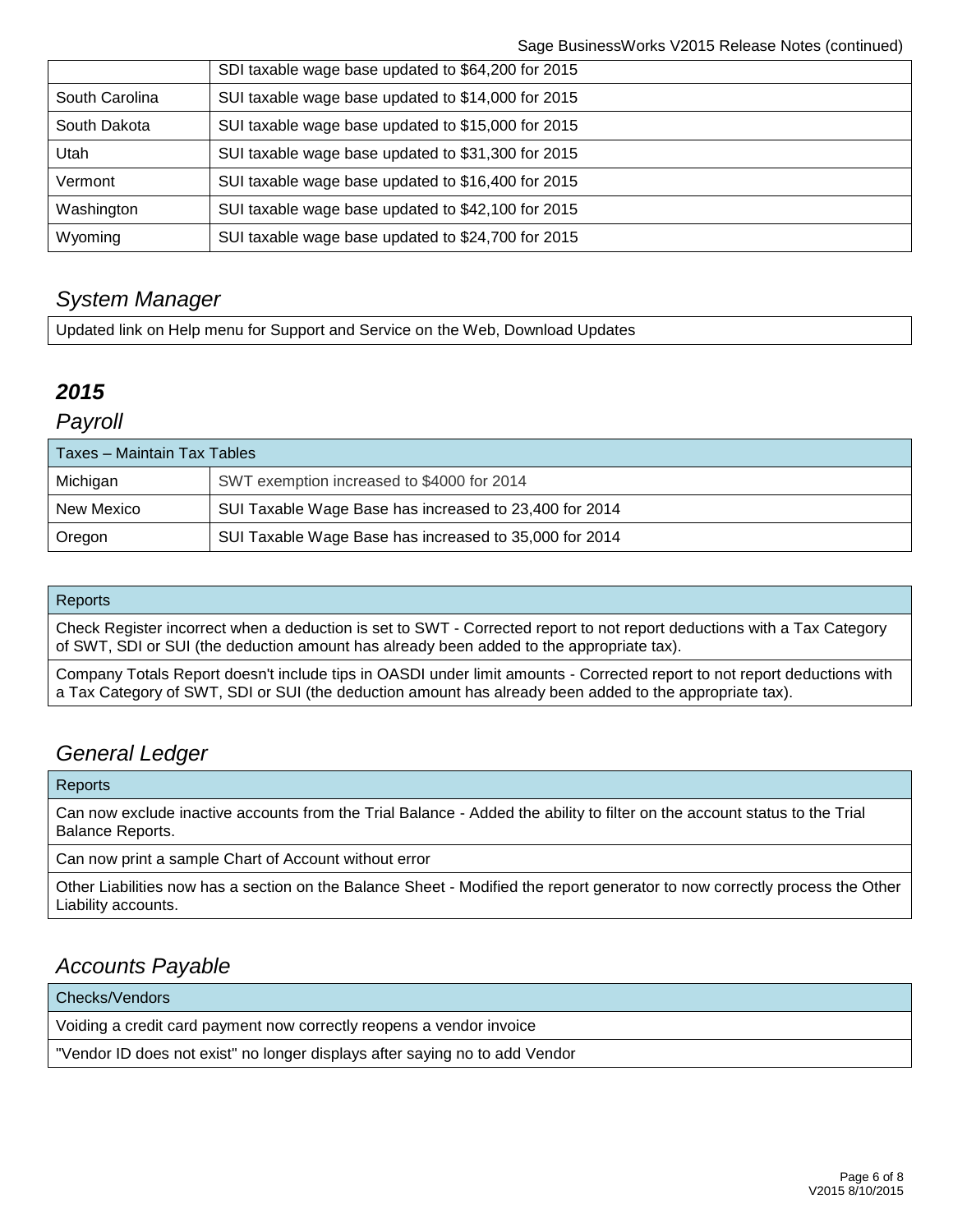### *Accounts Receivable*

Customers/Utilities

Existing credit card information no longer displays when entering a new customer

Sales Tax list can now sort by sales tax ID

## *Order Entry*

Orders/Transfer

Receipts no longer post to General Ledger with an invalid date when a deposit is posted to an existing sales order

Importing sales orders imports correct extended price

## *System Manager*

When choosing to backup when closing month the backup task now must complete before continuing with the close process.

"[Pervasive][ODBC Client Interface][LNA][Pervasive][ODBC Engine Interface] Error in expression: CashAccts1. OK the error and "Access violation at address 00405554 in module 'Task0100.exe' Read of address 00000000" no longer appears when saving cash accounts

## *V2015 – Please note that V2015 includes several new Reports and Features Payroll*

New Reports – PR, Reports, Deduction Reports

Worker's Compensation Detail by Employee ID

Worker's Compensation Summary by Employee ID

#### New Reports – PR, Taxes

The following deposit tasks have a new "Snapshot" button. When this button is pressed, a report previews to the screen that contains all of the information shown on the deposit task's form. The user can then print the report or save it to a different location.

*PR > Taxes > FICA and FWT (941) Deposits > Current Quarter > Snapshot*

*PR > Taxes > FICA and FWT (941) Deposits > Previous Quarter > Snapshot*

*PR > Taxes > FUTA (940) Deposits > Current Year > Snapshot*

*PR > Taxes > FUTA (940) Deposits > Previous Years > Snapshot*

*PR > Taxes > SDI and SWT Deposits > Current Quarter > Snapshot*

*PR > Taxes > SDI and SWT Deposits > Previous Quarters > Snapshot*

*PR > Taxes > SUI Deposits > Current Year > Snapshot*

*PR > Taxes > SUI Deposits > Previous Years > Snapshot*

## *Order Entry*

New Reports – Gross Profit reports

The existing Order Entry Gross Profit Report was replaced by six new style reports.

Much like reports in the General Ledger and Payroll modules, grouping/sorting options needed to be accomplished in separate reports. A data generator was not necessary, making these reports fully customizable.

The "Paid invoices only" checkbox was replaced by the "Invoice status" dropdown selection (the user can view all invoices,